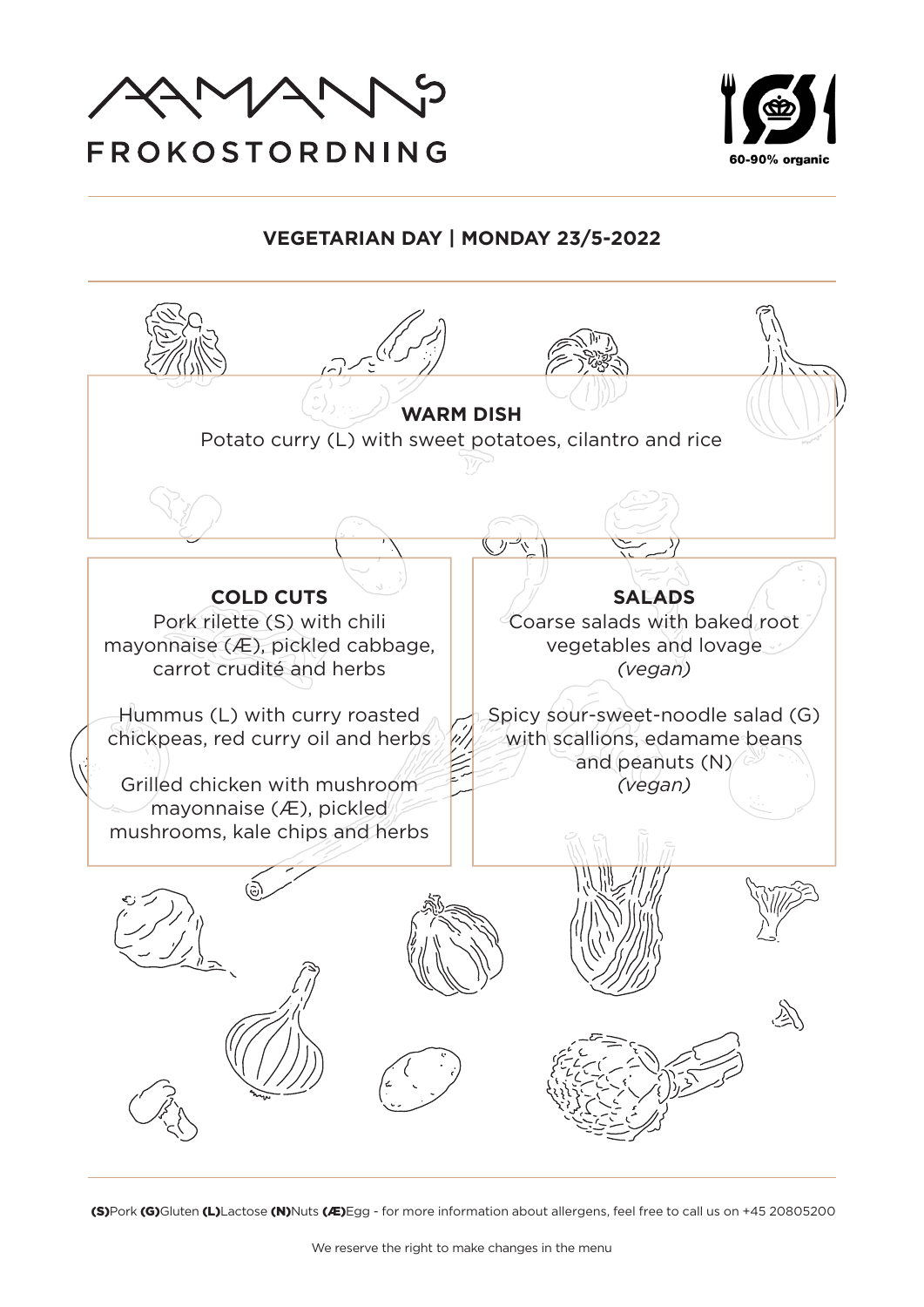



**TUESDAY 24/5-2022**

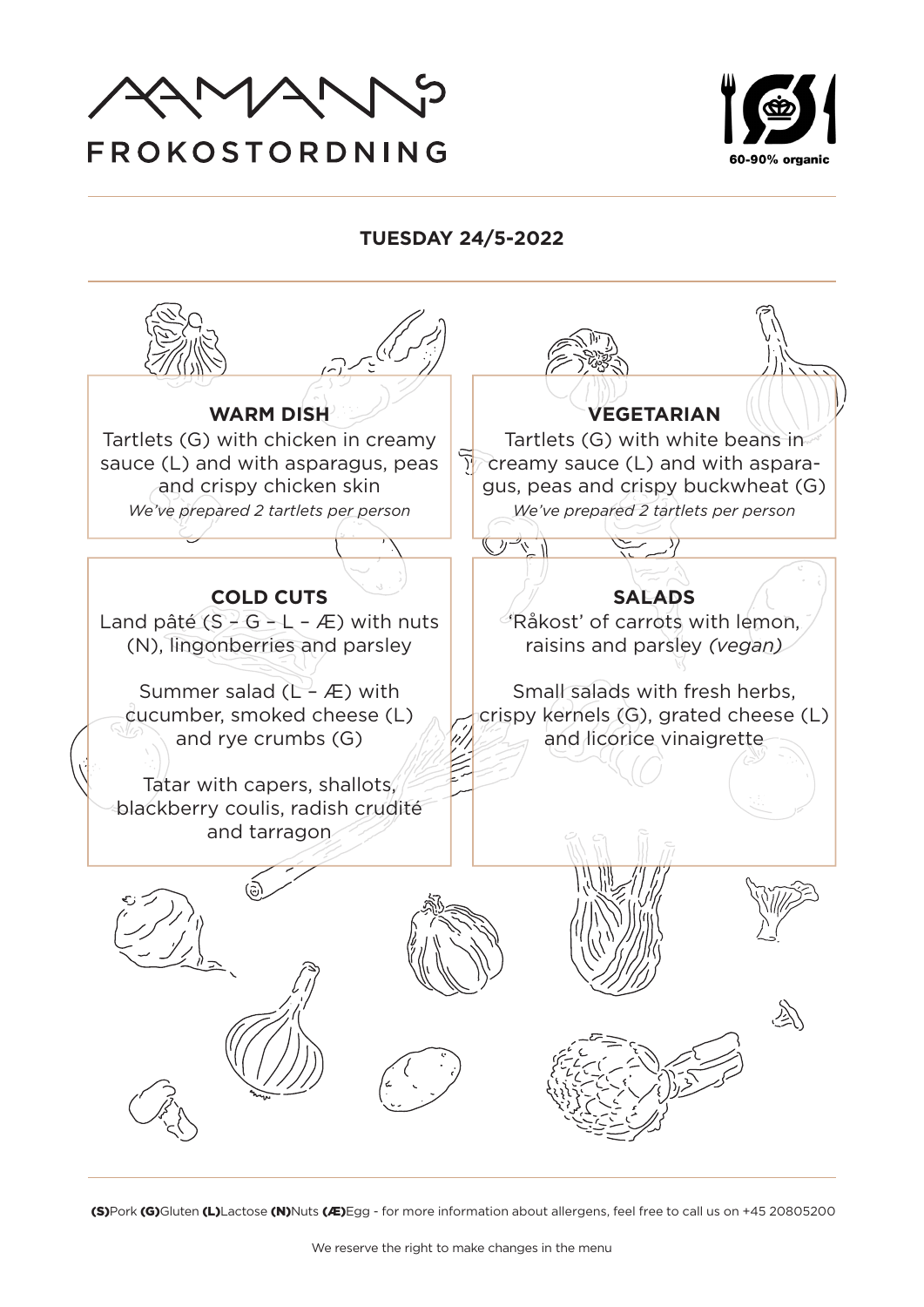



## **WEDNESDAY /XX-XXXX**